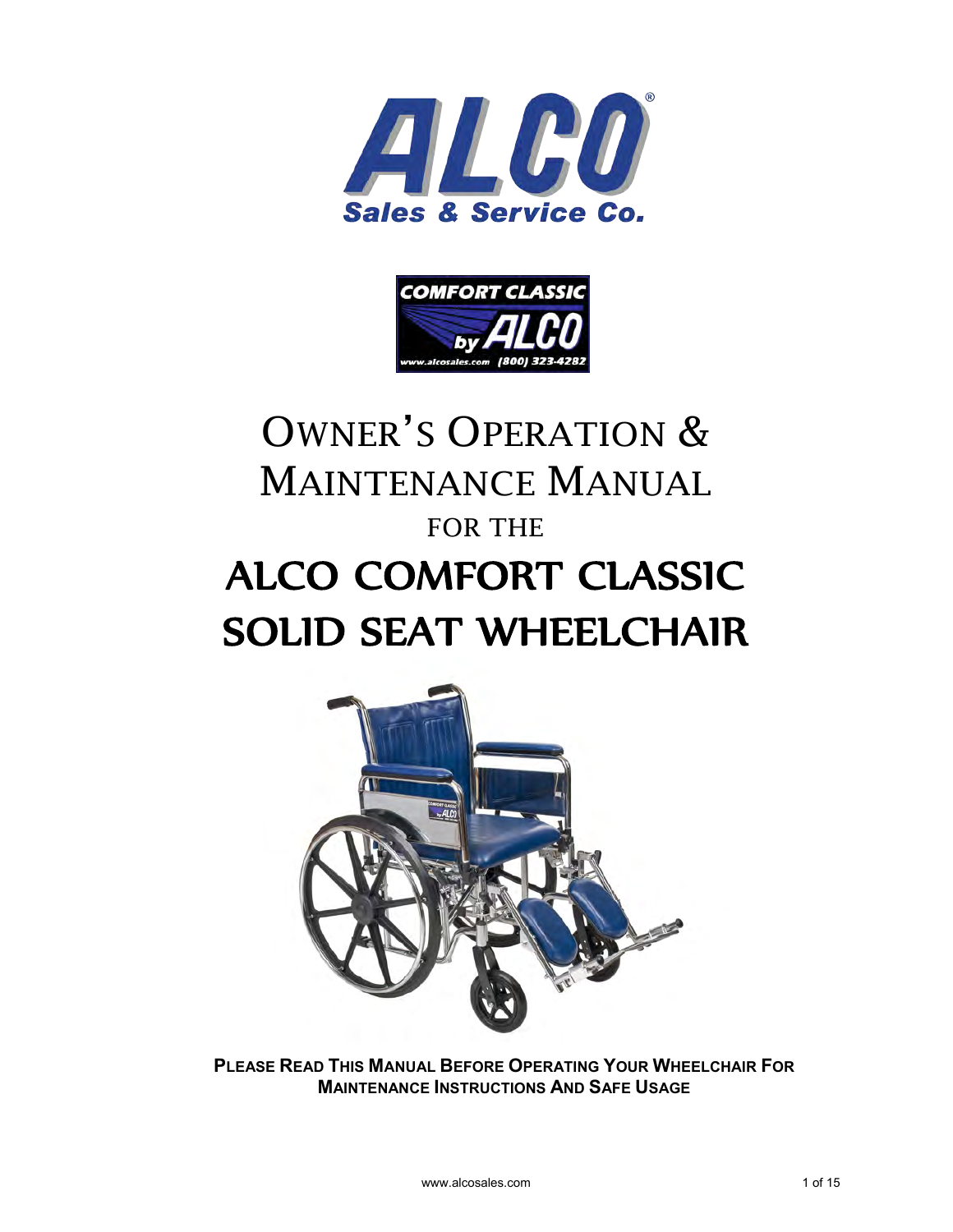# **STOP PLEASE READ WARNING**

**DO NOT OPERATE THIS WHEELCHAIR WITHOUT READING AND UNDERSTANDING THIS MANUAL. IF YOU ARE UNABLE TO UNDERSTAND THE WARNINGS AND INSTRUCTIONS, CONTACT THE HEALTHCARE PROFESSIONAL, DEALER OR MANUFACTURER, BEFORE ATTEMPTING TO USE THIS EQUIPMENT. OTHERWISE INJURY OR DAMAGE MAY OCCUR.**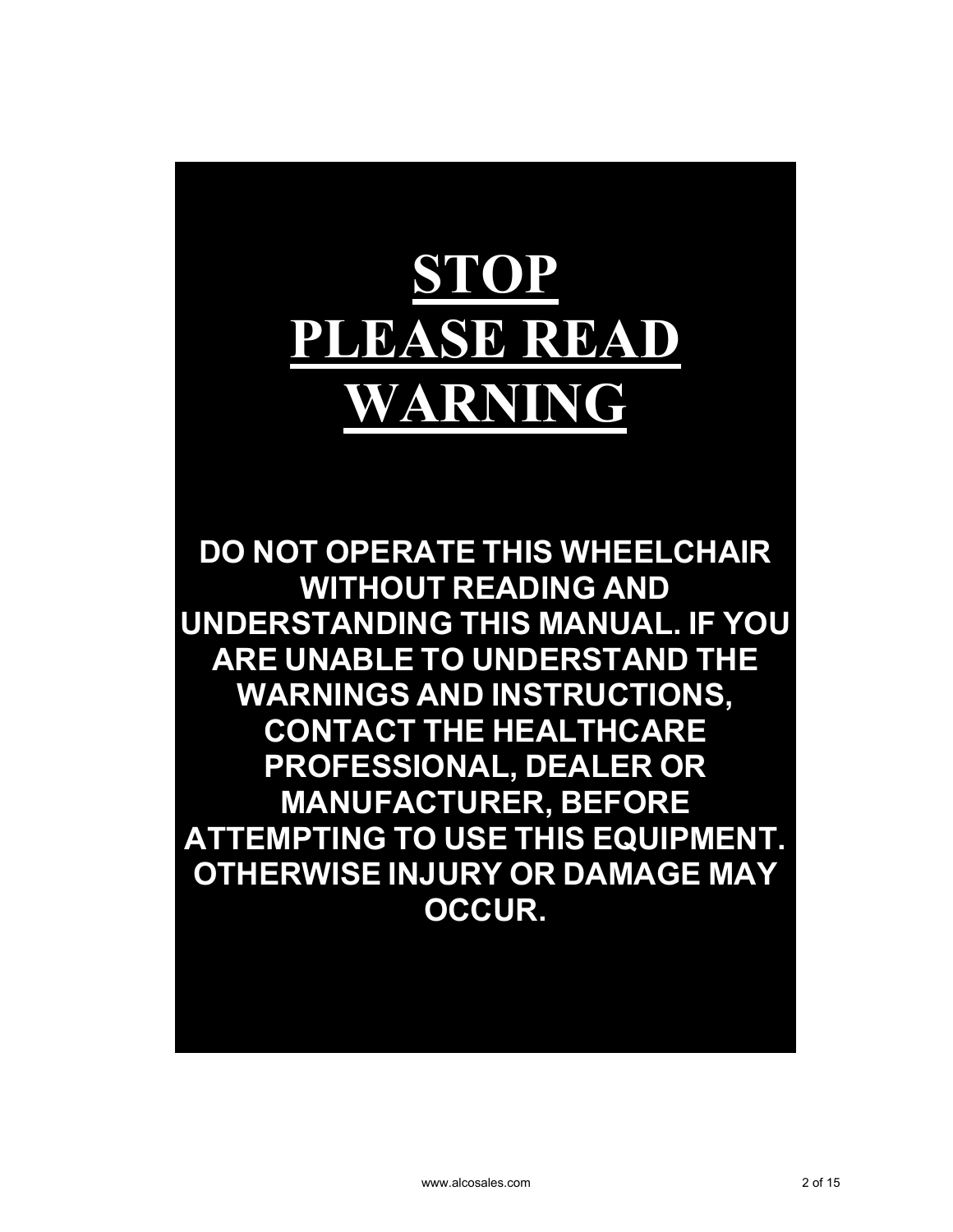# TABLE OF CONTENTS

| <b>CONTENTS</b>                                 | <b>PAGES</b> |
|-------------------------------------------------|--------------|
|                                                 |              |
|                                                 |              |
|                                                 |              |
|                                                 |              |
| INDICATIONS FOR USE AND OPERATION SAFETY  10-12 |              |
|                                                 |              |
|                                                 |              |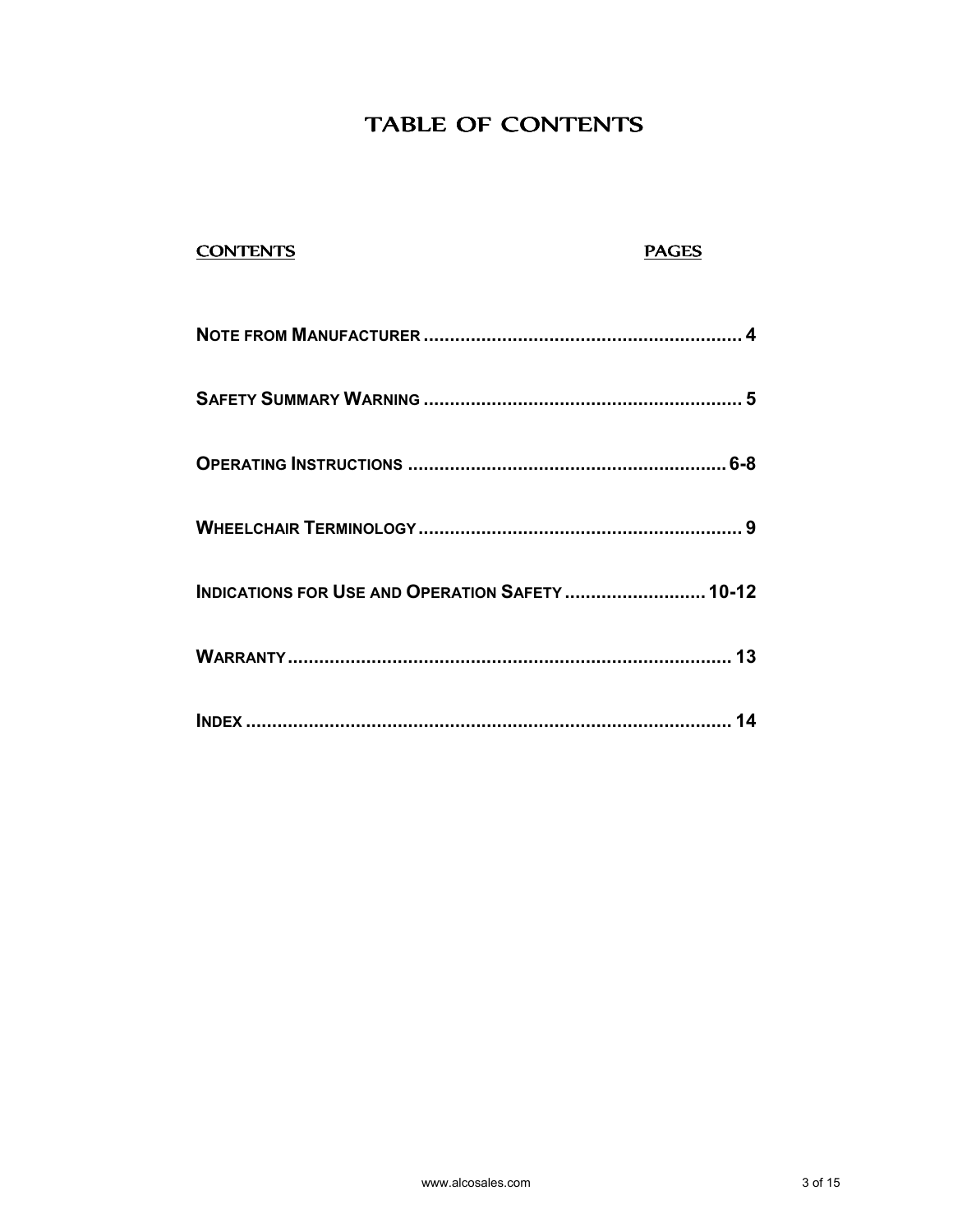# NOTE FROM MANUFACTURER

*WARNING/CAUTION NOTICES AS USED IN THIS MANUAL APPLY TO HAZARDS OR UNSAFE PRACTICES, WHICH COULD RESULT IN PERSONAL INJURY OR PROPERTY DAMAGE.* 

Congratulations on your selection of an ALCO Comfort Classic Wheelchair. ALCO Comfort Classic Wheelchairs are the result of extensive engineering and are manufactured to meet our rigid specifications and surpass your expectations.

ALCO Comfort Classic Wheelchairs are designed to combine comfort, safety and reliability. ALCO is committed to the quality of our products and satisfaction of our customers.

For your personal safety and to assure optimal efficiency of the new wheelchair, please read these instructions carefully, refer to the call-outs on the illustrations, so you are familiar with all the parts before using the wheelchair. Keep this manual handy, in a safe place, so that you can refer to it as often as needed to be sure you are using your wheelchair correctly and to help maintain it for optimum performance.

Although these chairs have been thoroughly inspected by the manufacturer's quality control department prior to shipping, please check it for any damage that may have occurred in shipping, prior to using it. Should there be any problems, contact the dealer you purchased it from immediately.

Routine inspection and maintenance of all parts are essential for user safety and to prolong the life of the wheelchair.

*YOU MAY WANT TO CHECK WITH YOUR HEALTH CARE PROFESSIONAL FOR POINTERS ON HOW TO USE THE CHAIR, BASED ON YOUR SPECIFIC NEEDS.* 

We want to thank you for choosing the ALCO Comfort Classic Wheelchair. If you should ever have any questions, please contact ALCO Sales & Service Co.

Additional copies of this manual are available upon request from ALCO Sales & Service Co..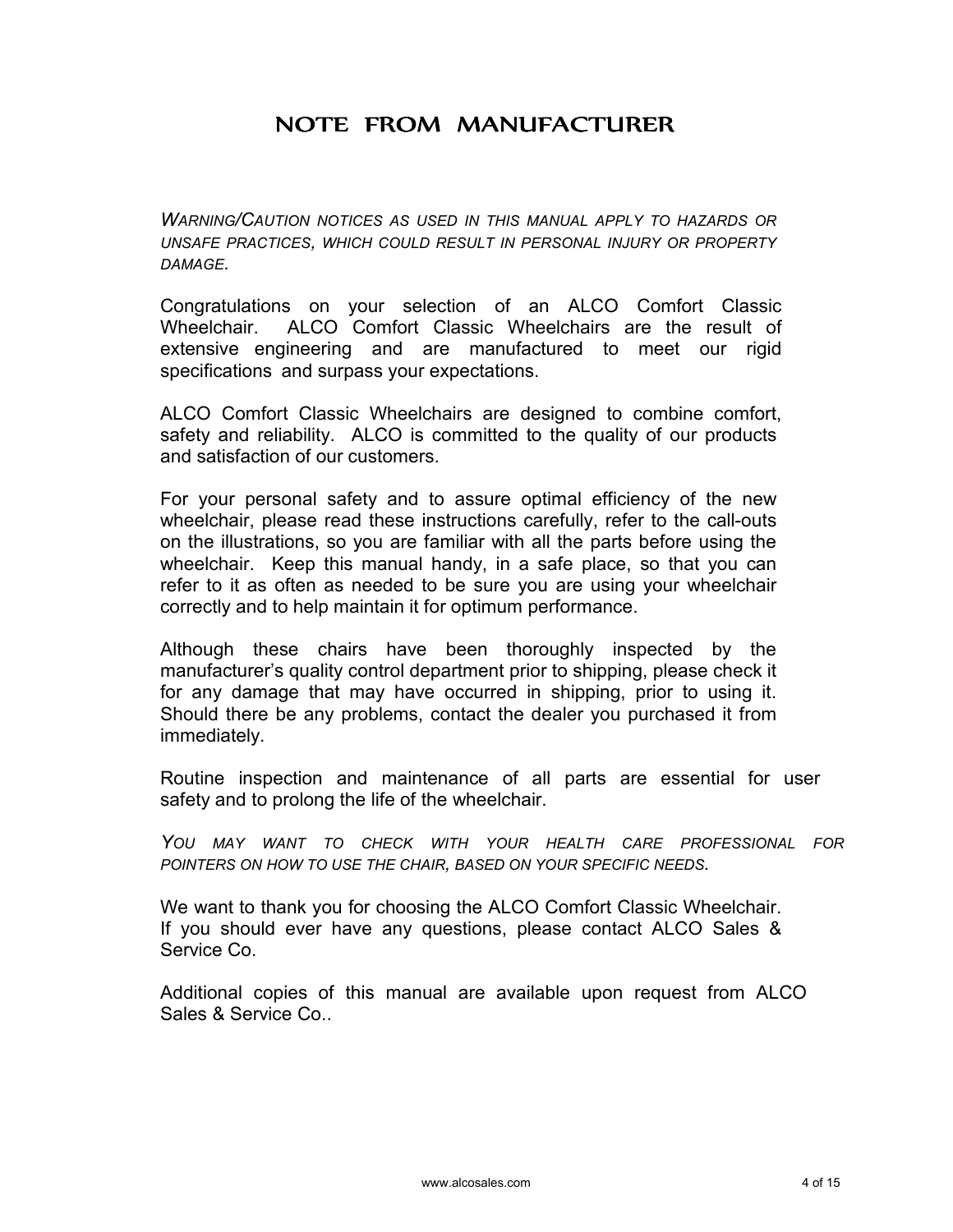# **SAFETY SUMMARY**

#### **WARNING**

- 1. Unless noted, all service and adjustments should be performed while the wheelchair is unoccupied.
- 2. After any adjustments are made, (i.e. repair, service and before use) make sure all attaching hardware is tightened and secure. Otherwise injury or damage may occur.
- 3. Do not reach for objects if you have to move forward in your seat.
- 4. Do not reach for objects if you have to pick them up off the floor by reaching out and down between or across your knees.
- 5. Do not lean over the top of the back upholstery to reach for objects from behind, which may cause the wheelchair to tip over.
- 6. Do not shift your weight or sitting position toward the direction you are reaching as the wheelchair may tip over.
- 7. Do not tilt the wheelchair without assistance.
- 8. Do not attempt to use an escalator to move between floors. Serious injury may occur.
- 9. Do not attempt to stop a moving wheelchair with the wheel locks. These are not brakes.
- 10. Do not operate on roads, streets, or highways.
- 11. Do not climb, go up or down ramps or steep slopes greater than  $8^\circ$ .
- 12. Do not attempt to ride up or down ramps with water, ice or oily film.
- 13. Do not attempt to ride over curbs or obstacles; this may cause your wheelchair to tip over, which may cause bodily injury and damage to the wheelchair.
- 14. Do not use unauthorized parts or accessories.
- 15. Do not attempt to lift the wheelchair by lifting on any removable parts. This may cause injury and damage the wheelchair.
- 16. Do not stand on the frame of the wheelchair.
- 17. Do not use the footplate as a platform when getting in or out of the wheelchair. This may cause the chair to tip over and cause bodily injury.
- 18. Before attempting to transfer in or out of the wheelchair, every precaution should be taken to reduce the gap distance between you and the object you are transferring to. Turn both casters toward the object you are transferring onto. When transferring to and from the wheelchair, always engage both wheel locks.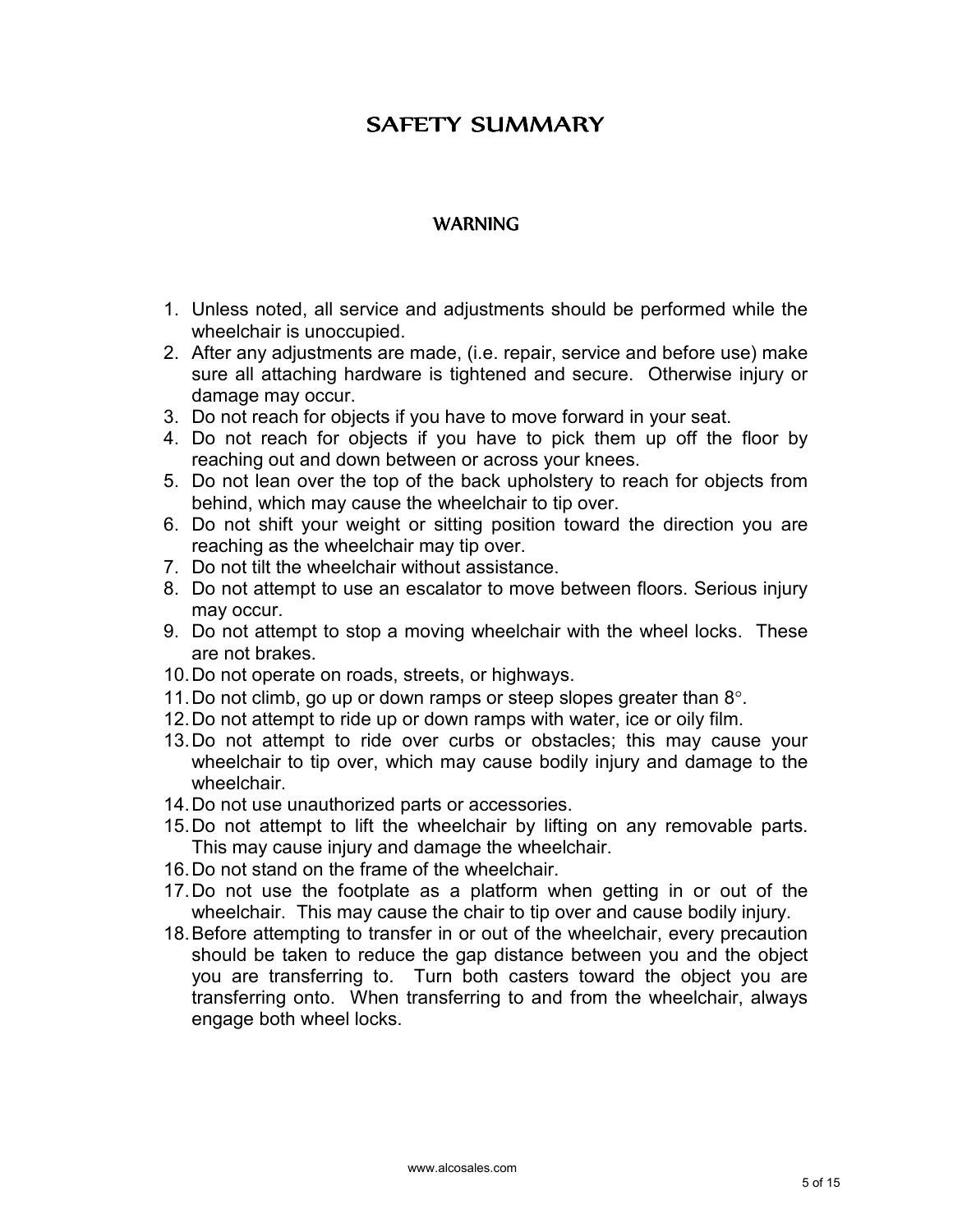# **OPERATING INSTRUCTIONS**

#### TO OPEN

Stand on one side of your wheelchair, and tilt it to one side so the weight is only on one side of the chair. This will help to avoid dragging the wheel sideways, which may make the chair more difficult to open and cause tire damage.

Push the seat rails down gently and firmly with the side of your hand, until the chair is fully open. DO NOT GRIP THE SEAT RAIL FROM THE UNDERSIDE, OR PUT HAND BETWEEN THE SIDE PANEL AND SEAT RAIL AS DOING SO COULD CAUSE INJURY.

Fold down the footplates.

#### TO FOLD

Fold up the footplates.

Tilt the chair sideways and lift up on the front and back of the seat. Tilting the chair will help to avoid dragging the wheel sideways, which could cause tire damage or make it more difficult to close. Continue pulling up the upholstery until fully closed.

Tuck the upholstery down between the front rails evenly.

#### TO REMOVE DETACHABLE DESK ARMS (if applicable)

Push in the button lock at the front base of the arm.

Lift the arm up and off.

#### TO REPLACE DETACHABLE DESK ARMS (if applicable)

Reposition the arms.

The button lock will automatically snap in place.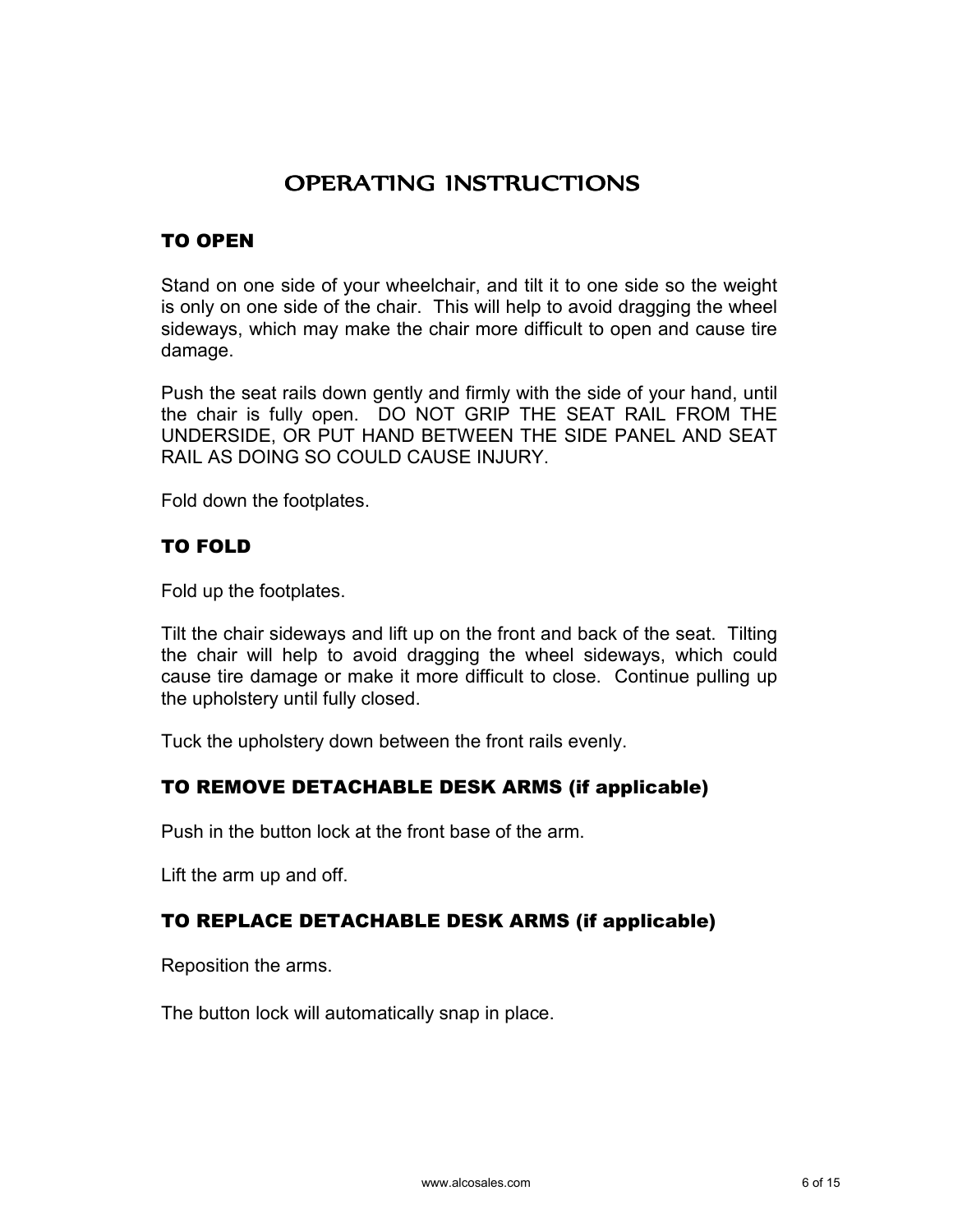#### TO ADJUST LENGTH OF FOOTREST

Using the enclose allen wrench, loosen the cap screw near the bottom of the footplate and adjust to desired length.

Allow a minimum of 2½" clearance from the lowest point of the footplate to the floor.

Tighten the cap screw securely after adjustment.

#### CALF SUPPORT ADJUSTMENT (if applicable)

The calf supports can be adjusted to three different positions for optimum comfort. **Note:** The calf support must be in the middle or top position when folding up the legrest. It cannot be in the bottom position.

#### TO REMOVE FOOTREST OR LEGREST (if applicable)

Release the locking lever.

Swing the footrest/legrest aside.

Lift up and off in one continuous motion.

#### WHEEL LOCKS

To engage the wheel locks that are on both sides of the wheelchairs, push the handles forward until they are firmly set against the tires. However, if the wheelchair will not be used for an extended period of time, do not set the wheel locks as doing so may permanently dent the tire.

#### HOW TO RAISE AND LOWER ELEVATING LEGRESTS (if applicable)

To raise the legrests, lift them to the desired heights. If it is necessary to adjust this position, release lever to lower legrest. They will automatically lock.

To lower the legrests completely, press the release lever.

**Note:** It is recommended that the lowest part of the footplate be at least 2½" above the ground for adequate clearance.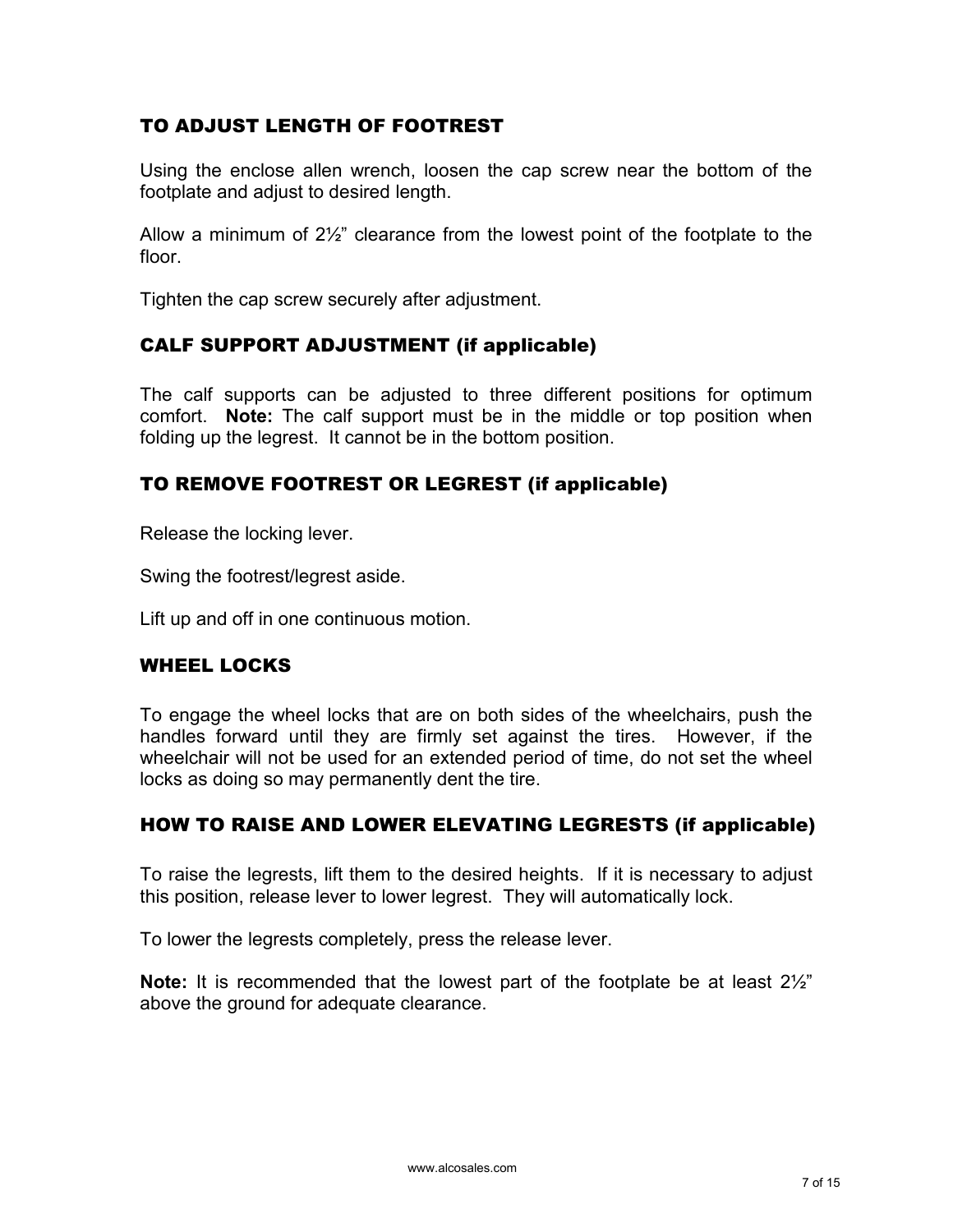## TO ADJUST THE FULL-RECLINING BACK (if applicable)

Pull the trigger release and recline the back to the desired increment position. Then lock the trigger release back into place.

#### TO PROPEL YOURSELF

Position yourself comfortably in the chair.

Grasp the hand rims and rotate them in the direction you wish to go. Try to develop a consistent stroke.

#### TIRES

Make sure the tires are not worn. Worn tires can cause difficulty in propelling and maneuvering the wheelchair. To ensure proper balance, both tires should be replaced at the same time.

#### CASTER

Remove any lint, thread or dirt that may be caught in the casters to prevent binding.

#### HAND RIMS

Replace the hand rims if there are any signs of rough, sharp edges or peeling.

#### REAR WHEEL LOCKS

You can make minor adjustments to compensate for normal tire wear by simply loosening the bracket and sliding the assembly forward or backward.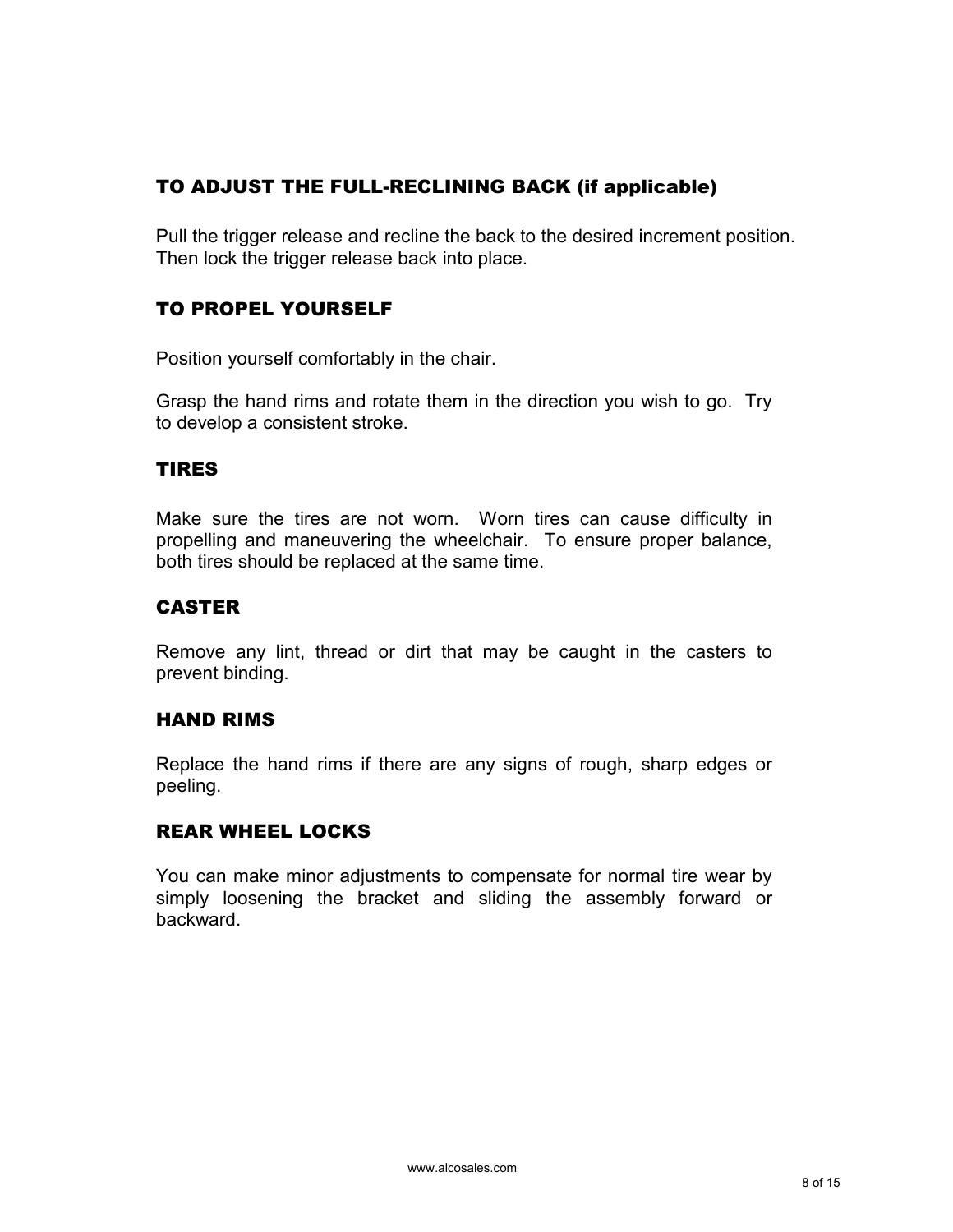# WHEELCHAIR TERMINOLOGY



- 1) Armrest
- 2) Seat/Back Upholstery
- 3) Wheel and Hand rim
- 4) Wheel Locks
- 5) Casters
- 6) Footplates/Footrests

Serial Number is located at the bottom of the left cross brace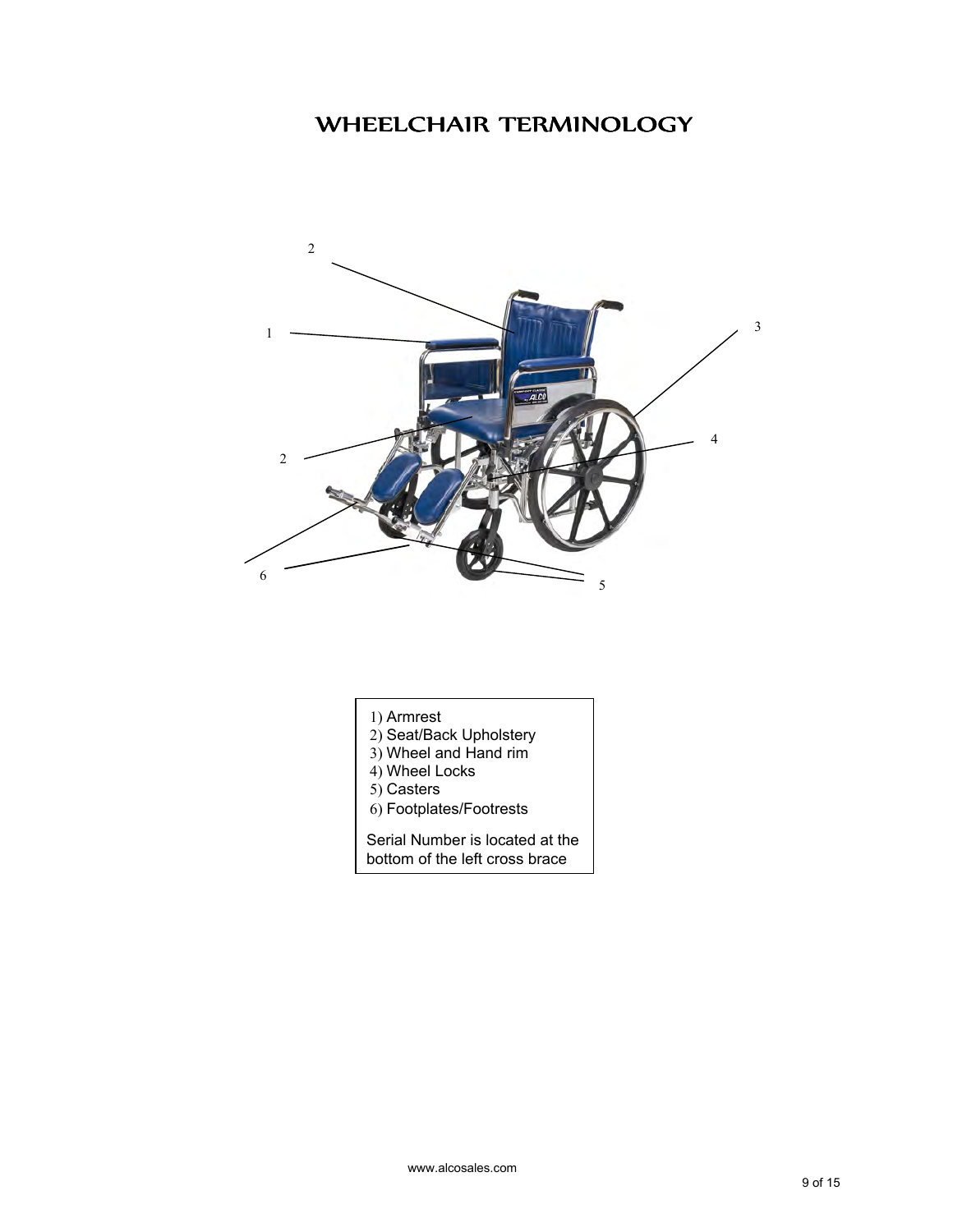## INDICATIONS FOR USE OPERATION SAFETY

#### GENERAL CARE

Wipe off chrome parts at least once a week using a clean soft cloth. Clean all metal parts with auto wax or similar products. Dry the chair immediately if exposed to moisture. Do not use abrasive cleaner or materials that will scratch the finish of the chair.

#### TO OPEN CHAIR

Open wheelchair by tilting to one side and pushing downward on seat rail until fully open.

#### TO CLOSE/FOLD FOOTPLATES TO THE VERTICAL POSITION

Grab seat upholstery with both hands at front and back edge and lift up. Or tilt the chair to one side and lift up on seat rail.

#### REMOVAL OR SWING AWAY FOOTREST/LEGREST

Release the lock by pushing on the front rigging lever. Swing the footrest/legrest outward and sideways. Then lift up the assembly to remove the footrest or legrest.

#### ADJUSTING LENGTH OF FOOTREST/LEGREST

When adjusting the length of the footrest/legrest, the wheelchair user should be sitting in the wheelchair with feet on the footplates. Loosen bolt on the clamp around support assembly. Raise or lower the footplate as needed to provide maximum support of thighs on seat upholstery. Front rigging should be lowered to the point that it causes pressures to thighs at front of seat upholstery. The footrest should not be closer than 2½ inches to the ground.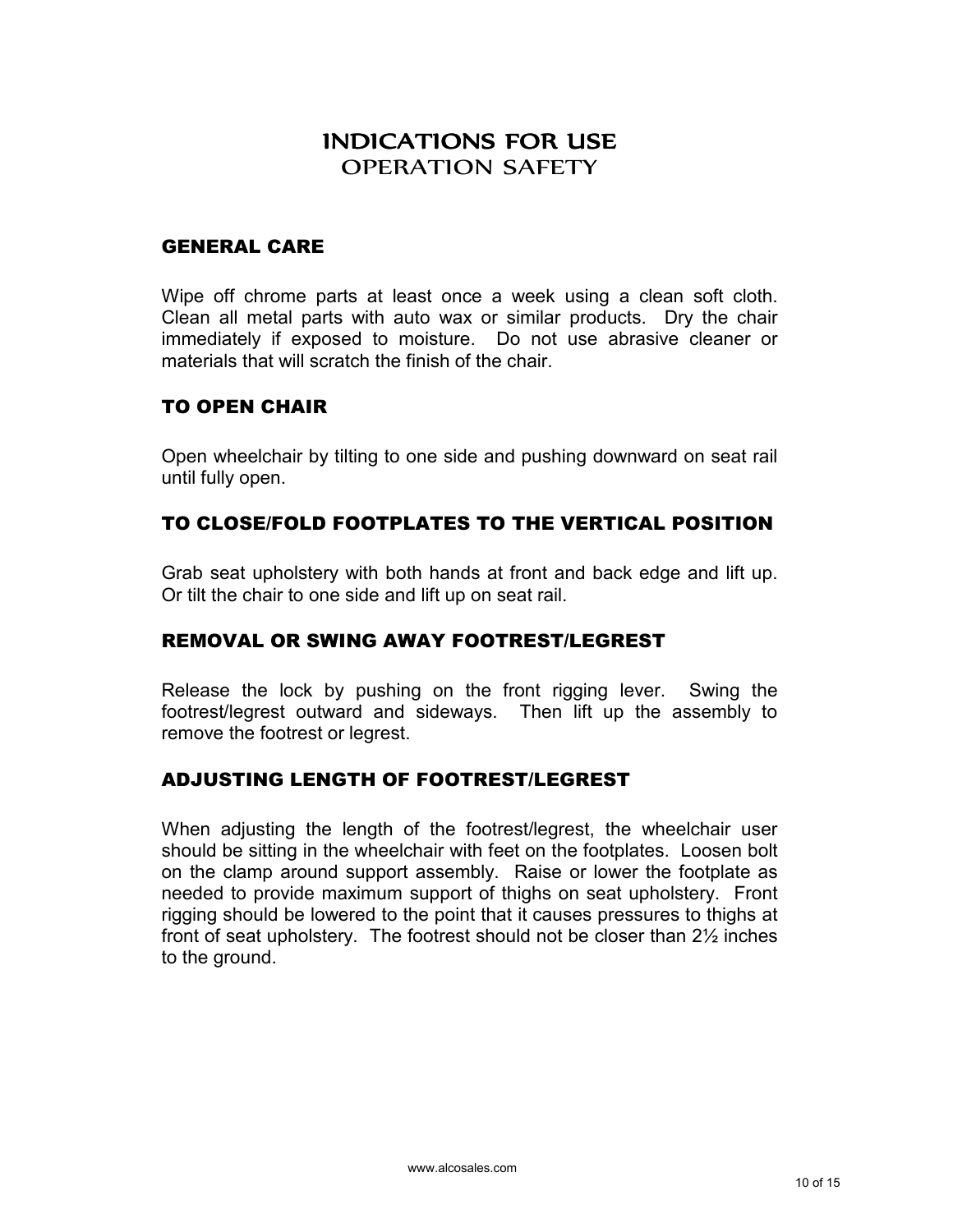#### ADJUSTING ELEVATING-LEGREST

Lift up on legrest assembly on footplate to desired height or position. Release legrest assembly and it will automatically lock in place. To lower, push out on legrest levers and slowly lower the footplate until desired position is reached.

#### REMOVABLE ARMS

To remove arms, depress spring button arm out of the front and rear sockets.

To flip the arm back, push or pull on the paddle and flip the arm back. To remove the arm, release the paddle at the back of the armrest.

#### WHEELS

The large rear wheels should be checked at least once every month for correct tightness. If the wheel wobbles or is loose, release the lock nut and tighten the axle bolt slightly. DO NOT OVERTIGHTEN. To test for correct tightness lean the chair to one side and spin the adjusted wheel. The wheel should spin freely.

#### WHEEL LOCKS

Engage wheel locks on both wheels before entering the chair, leaving the chair, leaning forward in the chair, or while being transferred in an elevator or wheelchair lift. When adjusting correctly, wheel lock shoe should be embedded into the tire at least 1/8 inch when engaged in lock position. Pushing the handle completely forward activates wheel locks. To adjust locks loosen nut on the carriage belt. Slide clamp toward rear wheel until lock shoe is embedded at least 1/8 inch into tire when handle is engaged in lock position. Tighten nut bolt to secure in position. Inspect for correct locking action BEFORE actual use.

#### TIRES

Solid rubber tires require minimal maintenance, but should occasionally be cleaned with damp cloth. Replace tires if they become cracked or severely worn.

#### FRONT CASTERS

Casters should be inspected periodically and lubricated, remove fork and grease casters steam bearings. Remove the wheel from fork by tightening nuts until no play remains but the wheel rolls freely. If the nut is too loose, the caster will flutter or shimmy, it is too tight the chair will be difficult to steer.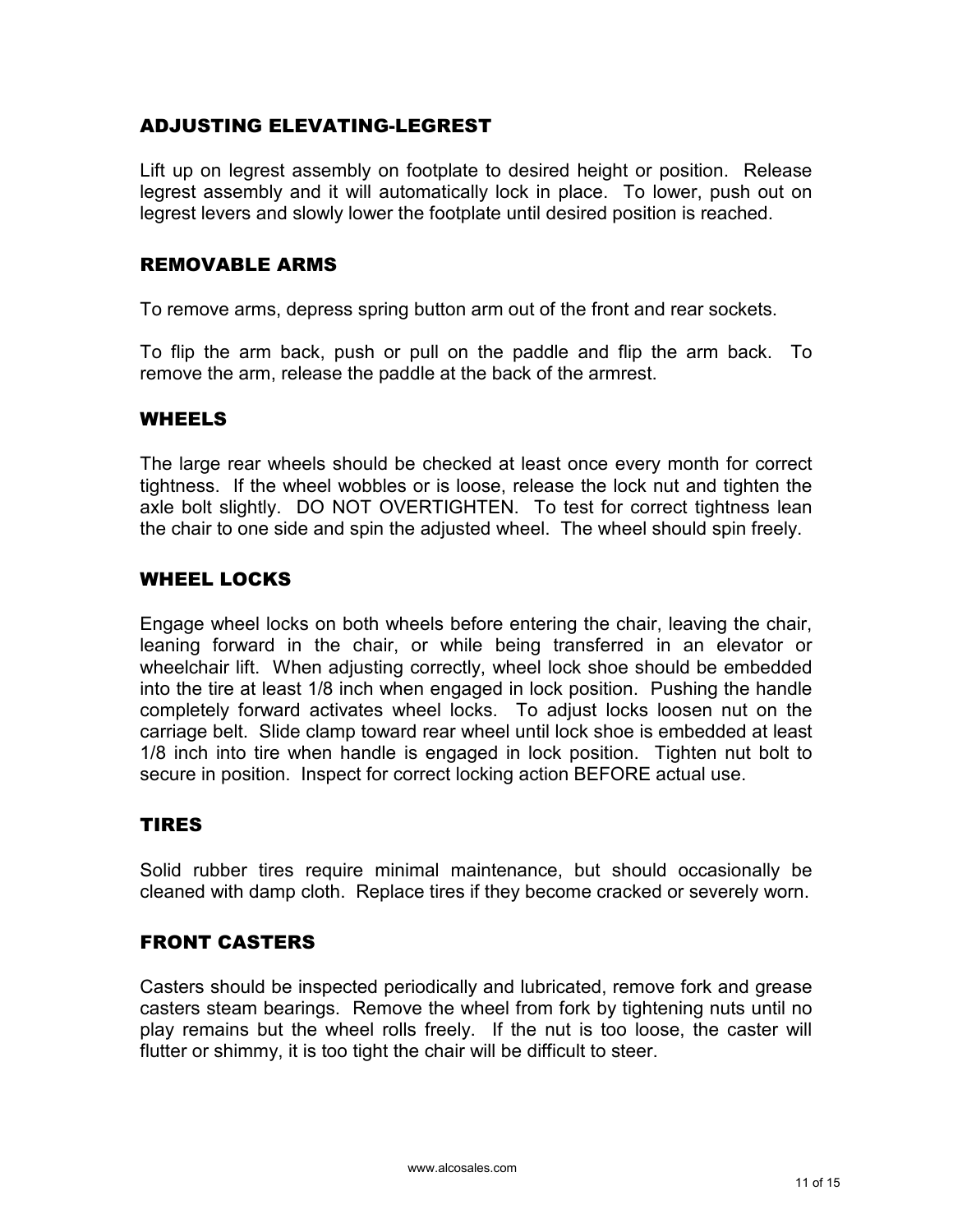# **CAUTION**

#### **STABILITY**

The wheelchair is designed to be safe and stable as long as you maintain your center of gravity while performing normal activities. Care must be taken when performing activities that require you to shift in the seat or bend over out of the chair. Whenever reaching for objects that requires you to lean, make sure front casters are pointed in a forward position. This extends the wheelbase and will help stabilize the chair.

#### RAMPS

Know your own capabilities and limitations in term of strength and endurance before attempting to go up a ramp. You and your attendant should first consult a qualified professional for correct techniques on ramp negotiation. Assistance is recommended when going up or down steep inclines greater than 8-10%. If it becomes necessary to stop on an incline avoid sudden abrupt forward movement when you resume propelling the chair. Because of the backward angle of the chair, sudden abrupt movement could cause instability. Attempting to use the wheel lock brakes could result in accidental locking veering or tipping to one side, or suddenly stopping. Avoid changing direction when going down an incline, as this could cause instability.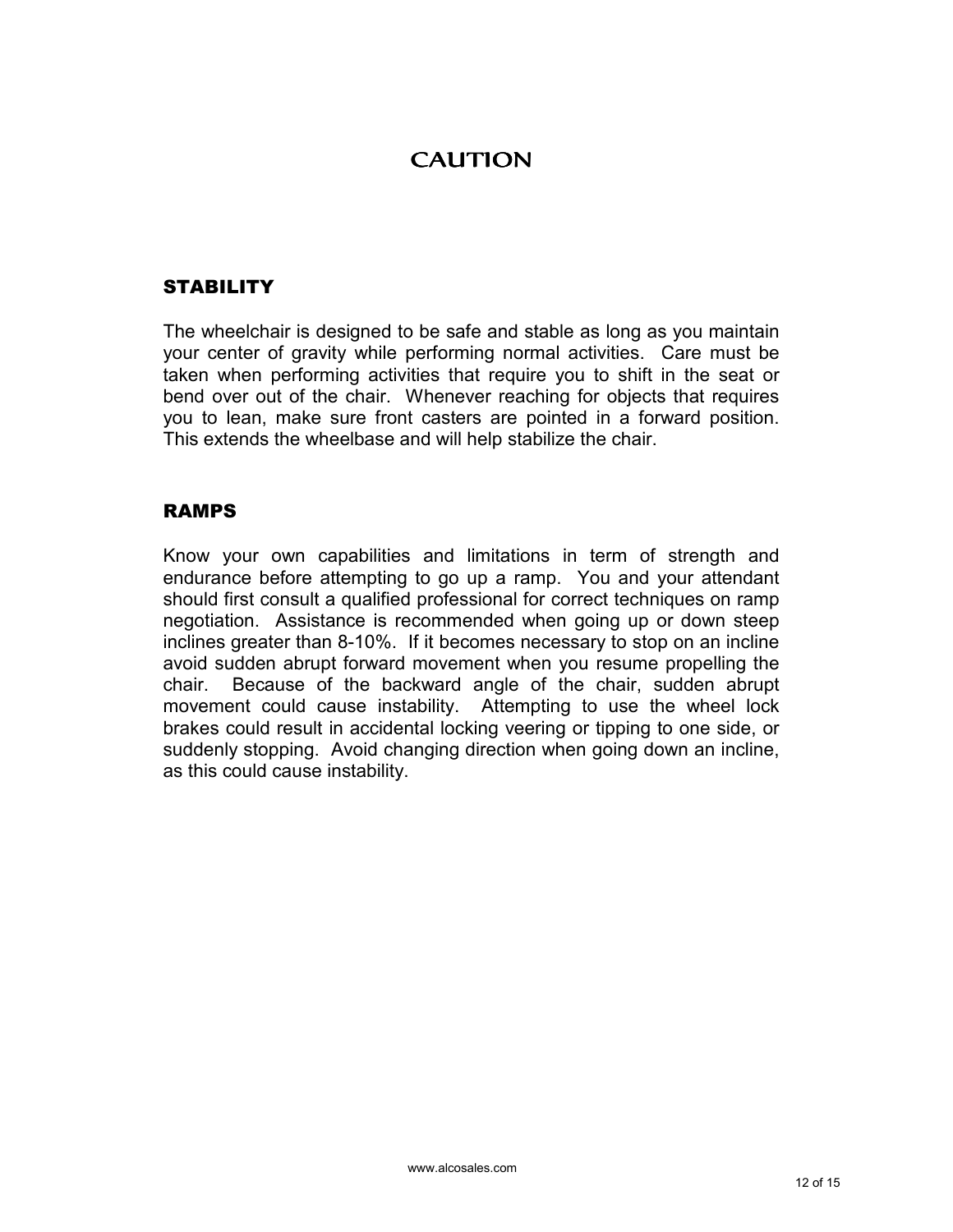#### WARRANTY

This warranty is extended only to the original purchaser/user of our products.

This warranty gives you specific legal rights. You may also however, have other legal rights that may vary form state to state (consult the proper officials in your state for a list of those rights).

ALCO Sales & Service Co., Inc. warrants its products to be free from defects in materials and workmanship for a certain period of time. Applying only to the original purchaser/user, ALCO Sales & Service Co. warrants the side frames and cross members of the wheelchairs to be free from defects in materials and workmanship for the following time periods:

#### *ALCO Comfort Classic Folding Solid Seat Wheelchair* Lifetime on frames & crossbraces, 5 year on components

If the original purchaser/user finds a defective *frame, upholstery, and or a specific component*, and believes it is due to a manufacturer defect, that component will be repaired or replaced, at ALCO Sales & Service Co., Inc. option and discretion. This warranty does not include any labor or shipping charges incurred for replacement parts installation or repair for any such product. ALCO Sales & Service Co., Inc. sole obligation and your exclusive remedy under this warranty shall be limited to such repair and/or replacement deemed to be manufacturer defect of the previous specified components and parts.

For warranty service, please contact ALCO Sales & Service Co. In the event you do not receive satisfactory warranty service, please write directly to ALCO Sales & Service Co., Inc. at the address at the bottom of this page. Provide name, address, the product model number, and date of purchase, indicate nature of the defect and, if the product is serialized, indicate the serial number. Do not return products to our location without our prior consent.

#### **LIMITATIONS AND EXCLUSIONS**

The forgoing warranty shall not apply to serial numbered products if the serial number has been removed or defaced, products subjected to negligence, accident, improper operation, maintenance or storage, products modified without ALCO Sales & Service Co.'s express written consent including, but not limited to, modification through the use of unauthorized parts or attachments; products damaged by reason of repairs made to any component without the specific consent of ALCO Sales & Service Co., or to a product damaged by circumstance beyond ALCO's control, and such evaluation will solely be determined by ALCO. The warranty shall not apply to problems arising from normal wear or failure to adhere to the safety and maintenance instructions listed in this booklet.

The foregoing warranty is exclusive and in lieu of other expresses warranties. Implied warranties, if any, include the implied warranties of merchantability and fitness for a particular purpose, shall not extend beyond the duration of the expressed warranty provided herein and the remedy for violations of any implied warranty shall be limited to repair or replacement of the defective product pursuant to the terms contained herein. ALCO Sales & Service Co. shall not be liable for any consequential or incidental damages whatsoever.

This warranty shall be extended to comply with State/Provincial laws and requirements.

#### *ALCO Sales & Service Co.*

6851 High Grove Blvd, Burr Ridge, IL 60527 U.S.A **WEBsITE: WWW.ALCOSALES.COM**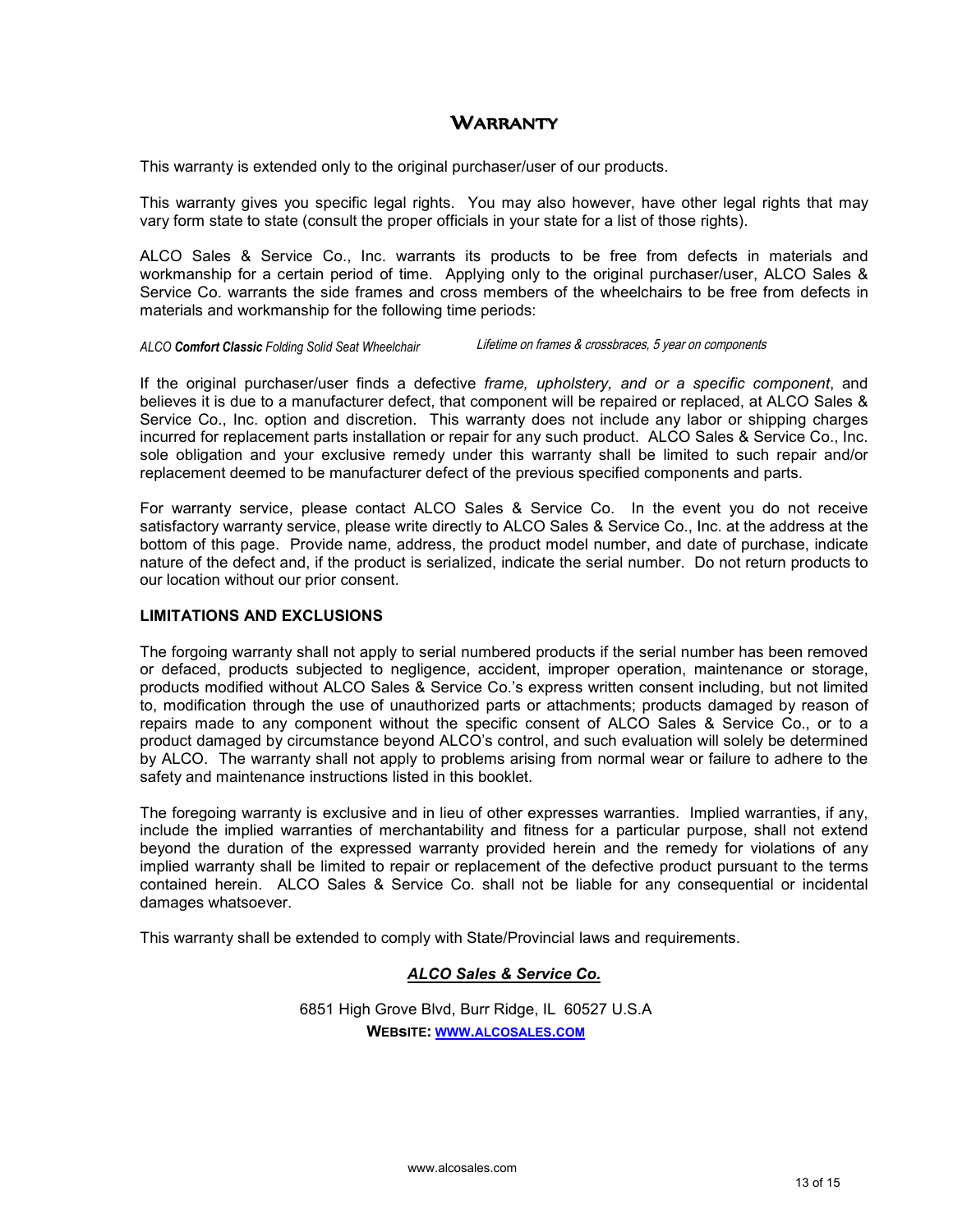# **INDEX**

| <b>Arms</b>                                                  |
|--------------------------------------------------------------|
|                                                              |
| <b>Calf support</b>                                          |
|                                                              |
|                                                              |
| Caution                                                      |
|                                                              |
|                                                              |
|                                                              |
| <b>Detachable desk arms</b>                                  |
| Removing and attaching------------------------------ 6       |
| Elevating footrest, raising, lowering -------------------- 7 |
|                                                              |
| <b>Footplates</b>                                            |
|                                                              |
| <b>Footrest</b>                                              |
| Adjusting length of ------------------------------- 7, 10    |
| <b>Footrest/legrest</b>                                      |
|                                                              |
| See also elevating footrest                                  |
| <b>Full reclining back</b>                                   |
|                                                              |
|                                                              |
|                                                              |
| Legrest/elevating                                            |
|                                                              |
| Note from manufacturer ----------------------------------4   |
|                                                              |
|                                                              |
| Operation indications and safety---------------------- 10    |
| Propelling/pushing the wheelchair----------------------- 8   |
| <b>Rear wheel locks</b>                                      |
| Adjusting-------------------------<br>------ 8               |
|                                                              |
|                                                              |
| 13                                                           |
| <b>Wheel locks</b>                                           |
|                                                              |
|                                                              |
|                                                              |